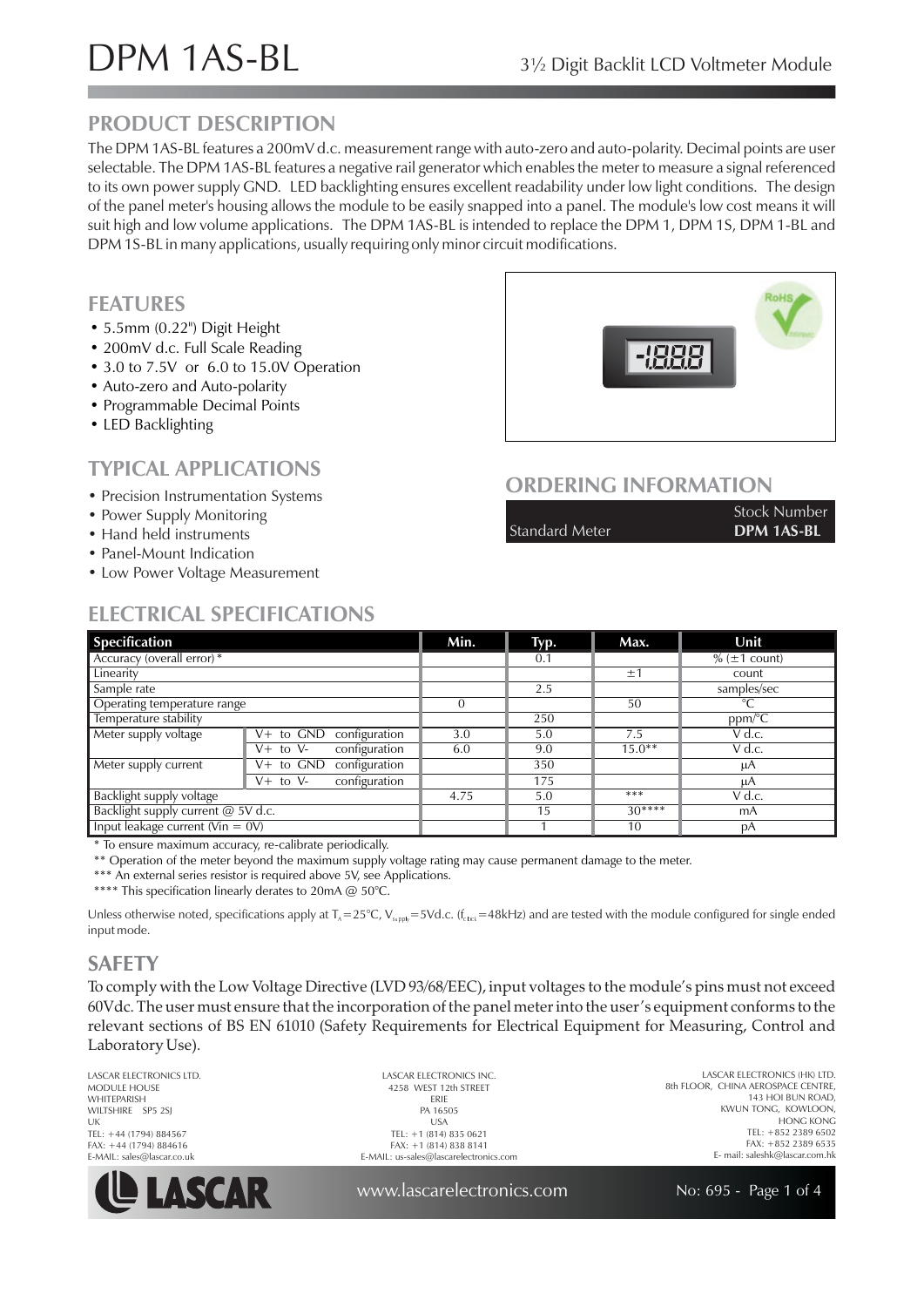LASCAR









DP3 XDP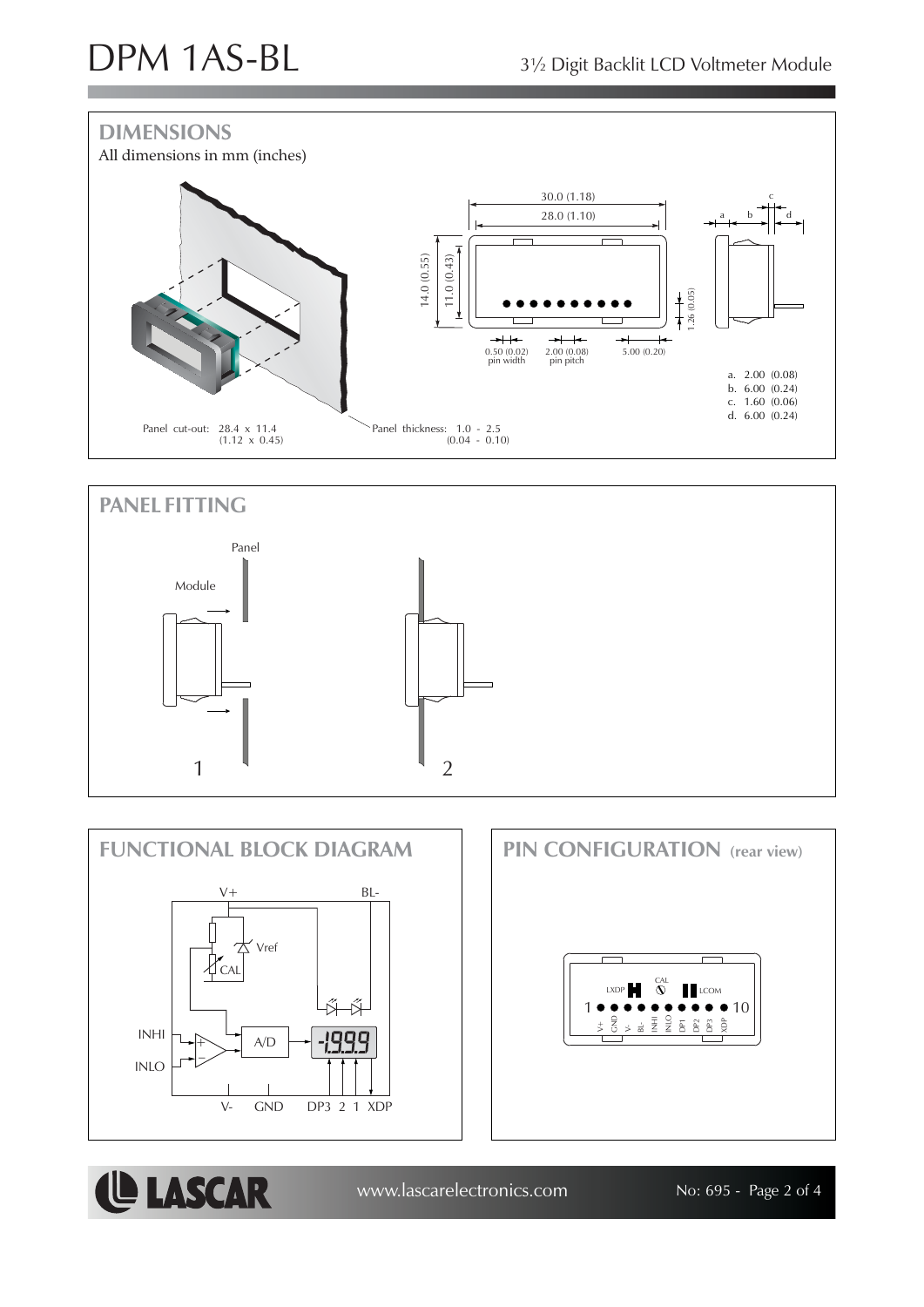

### **PIN FUNCTIONS**

- 1. V+ Positive power supply to the meter.
- 2. GND 0V power supply to the meter (3.0 to 7.5V meter power supply applications only).
- 3. V- Negative power supply to the meter (6.0 to 15.0V meter power supply applications only).
- 4. BL- Connect to the meter's negative supply voltage to switch on the LED backlighting. For meter supply voltages above 5V, add a series resistor Rs.
	- See Applications for suitable circuit diagrams.
- 5. INHI Positive measuring input.
- 6. INLO Negative measuring input.
- 7. DP1 Connect to XDP to display DP1 (199.9).
- 8. DP2 Connect to XDP to display DP2 (19.99).
- 9. DP3 Connect to XDP to display DP3 (1.999).
- 10. XDP Connect to pin 7, 8 or 9 to display required decimal point.

#### Note:

A negative supply is generated internally and mirrors the positive supply. For example: if  $V+$  is  $+5V$ , then the internally generated V- is -5V. When measuring with the input referenced to the same supply rail as that of the panel meter, then the limitations on the input range are  $(V + 1.5V)$  to  $(V + -1.5V)$ .

#### Solder Links:

LCOM Normally Open. Connects INLO to COM.

LXDP Normally Closed. Cut this link to disable the internal decimal point drive circuit and thereby reduce the meter's current consumption.



www.lascarelectronics.com